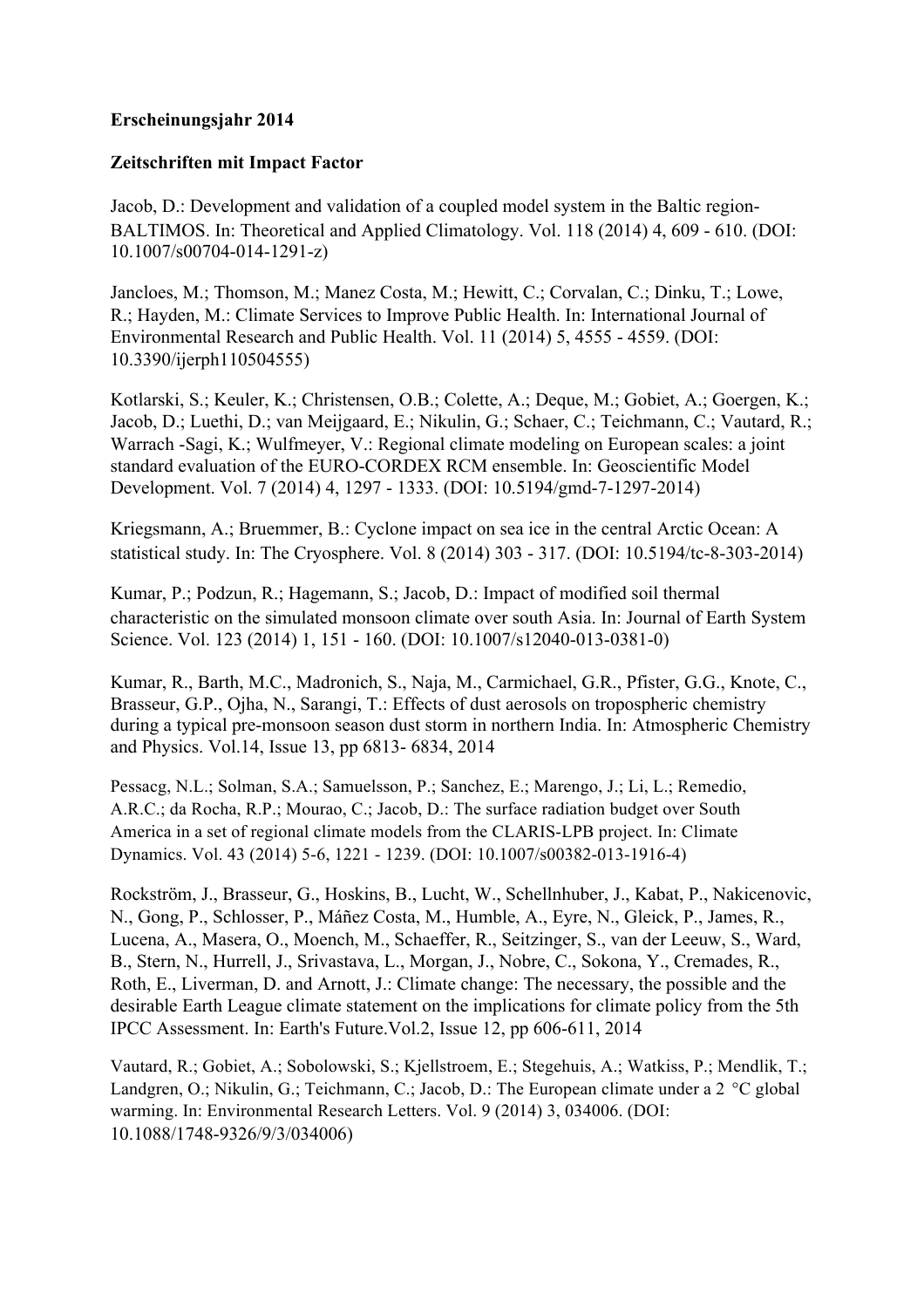Wilhelm, C., Rechid, D., and Jacob, D.: Interactive coupling of regional atmosphere with biosphere in the new generation regional climate system model REMO-iMOVE Geoscentific Model Development. Vol.7, pp1093 -1114, 2014

## **Weitere Publikationen**

Bowyer, P.; Brasseur, G.P.; Jacob, D.: The Role of Climate Services in Adapting to Climate Variability and Change. In: Filho, W.L. (Ed.): Handbook of Climate Change Adaptation - Living Reference Work Entry. Berlin, Heidelberg: Springer, 2014. (DOI: 10.1007/978-3-642- 40455-9\_29-1) (ISBN: 978-3-642-40455-9)

Bowyer, P.; Schaller, M.; Bender, S.; Jacob, D.: Adaptation as Climate Risk Management: Methods and Approaches. In: Filho, W.L. (Ed.): Handbook of Climate Change Adaptation. Berlin, Heidelberg: Springer, 2014. 1 - 18. (DOI: 10.1007/978-3-642-40455-9\_28-1) (ISBN: 978-3-642-40455-9)

Brinkmann, C.; Schuck-Zoeller, S.; Bergmann, M.; Huang-Lachmann, J.-T.; Roedder, S.: Die Einbindung von Praxisakteuren in transdisziplinaere Forschung als sozialer Prozess. In: Biodiversitaet und Klima - Vernetzung der Akteure in Deutschland. Putbus / Vilm (D), 18.- 19.08.2014, 2014.

Cortekar, J.; Groth, M.: Fracking - Viel Laerm um wenig Potenzial. In: Wirtschaftsdienst : Zeitschrift fuer Wirtschaftspolitik. Vol. 94 (2014) 8, 532 - 533. (DOI: 10.1007/s10273- 014-1711-9)

Groth, M.: EEG-Umlage: Im Visier der EU. In: Wirtschaftsdienst : Zeitschrift fuer Wirtschaftspolitik. Vol. 94 (2014) 1, 6.

Groth, M.: Instrumentenmix im Praxistest: Ein schwacher Emissionshandel, ein starkes EEG und die Konsequenzen fuer die Energiewende in Deutschland. In: Forum der Geooekologie : Mitteilungen des Verbandes fuer Geooekologie in Deutschland. Vol. 25 (2014) 1, 33 - 35.

Groth, M.; Bowyer, P.; Hennemuth, B.; Kehlenbeck, U.; Keup-Thiel, E.; Schuck-Zoeller, S.: Informationsbedarf von Unternehmen - Eine sektorspezifische Auswertung des CSC-Anfragenservice. In: Mahammadzadeh, M.; Bardt, H.; Biebeler, H.; Chrischilles, E.; Striebeck, J. (Hrsg.): Unternehmensstrategien zur Anpassung an den Klimawandel - Theortische Zugaenge und empirische Befunde. Vol. 4 Muenchen: Oekom Verlag, 2014. 177 - 186. (ISBN: 978-3-86581-679-5)

Groth, M.; Cortekar, J.: Climate change adaptation strategies within the framework of the German "Energiewende" – Is there a need for government interventions and legal obligations?. In: Working Paper Series in Economics, University of Lueneburg. 2014.

Guenther, E.; Huang, J.-T.; Schuck-Zoeller, S.; Cortekar, J. et.al.: Stakeholderbeteiligung - Empfehlungen fuer Entscheidungsprozesse im Zusammenhang mit dem Klimawandel - Stakeholder Engagement - Guidelines for decision making processes dealing with climate change. In: DIN Deutsches Institut fuer Normung e. V. (Hrsg.): DIN SPEC 35810:2014- 11. 2014. 11